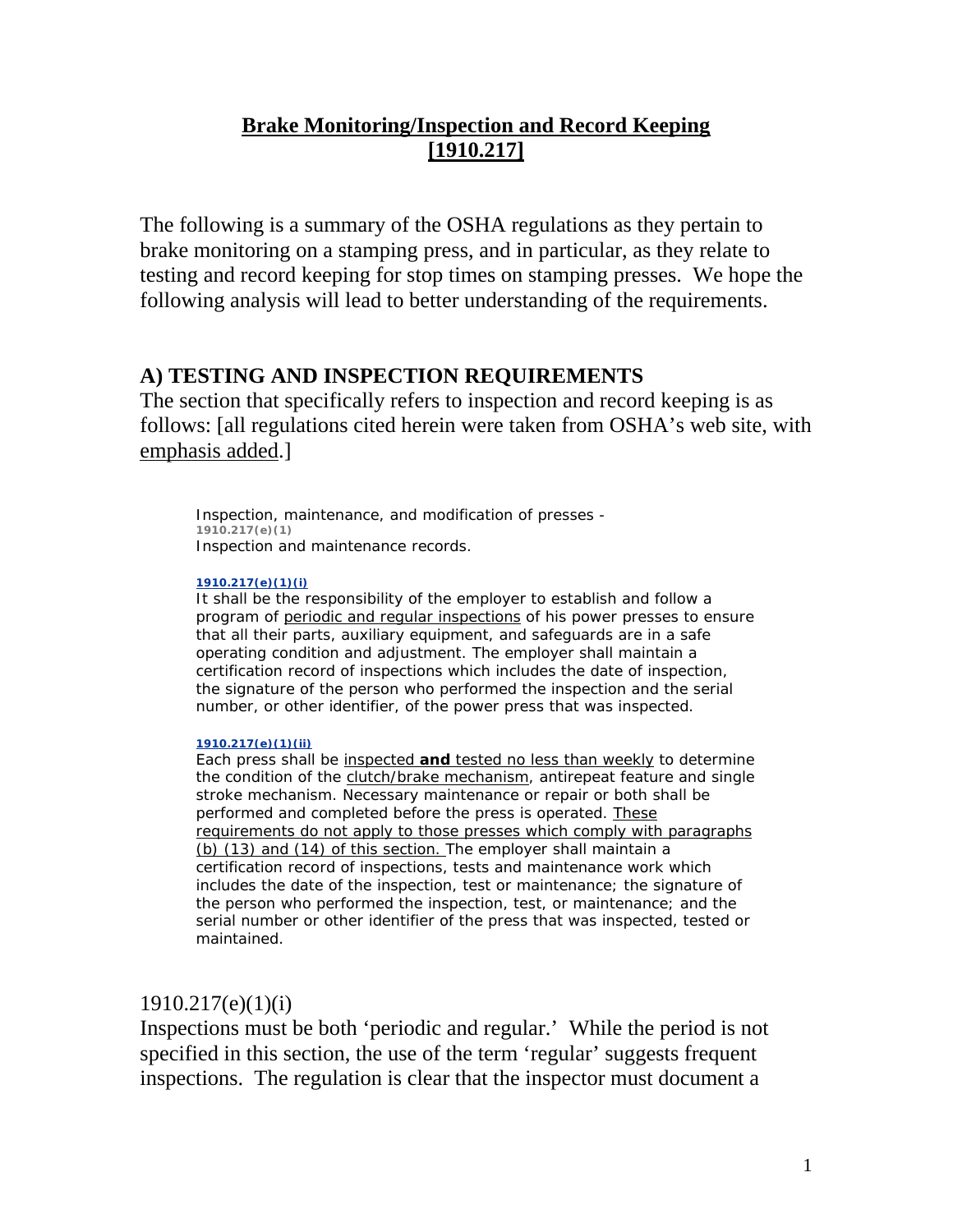number of key items. Note that this clause addresses 'inspections,' but does not mention testing of any kind.

# 1910.217(e)(1)(ii)

This section indicates that inspection and testing are required at least once per week. Note that in this section, testing is specifically mentioned, and that both inspection and testing are required – not one or the other. The condition of the clutch/brake mechanism must be tested weekly.

While not specifically mentioning a stop test, it is hard to imagine a better way for testing the condition of the clutch/brake. A brake monitor is also not specifically mentioned, however, performing a stop test without the accuracy of the brake monitoring device, would provide little information of value.

Although these two sections taken together are a little imprecise, it seems clear that weekly testing of the clutch/brake is required. Measuring stopping times requires millisecond accuracy, which makes the use of a brake monitor essential. As always when dealing with OSHA, documentation is required as proof that the tests and inspections have been completed as required.

In section  $1910.217(e)(1)(ii)$  there is an exception to these rules for presses that fall under paragraph  $(b)(13)$  and  $(14)$ . This exception is for presses that have a control reliable clutch/brake controller and a brake monitor that measurers every stop time [more on this below.]

# **B) PRESSES WITH HAND OPERATIONS**

Where the press operator is required to hand feed the press, or remove parts by hand, then special rules apply.

### **1910.217(c)(5)**

Additional requirements for safe-guarding. Where the operator feeds or removes parts by placing one or both hands in the point of operation, and a two hand control, presence sensing device, Type B gate or movable barrier (on a part revolution clutch) is used for safeguarding:

**1910.217(c)(5)(i)** The employer shall use a control system and a brake monitor which comply with paragraphs  $(b)(13)$  and  $(14)$  of this section;

**1910.217(c)(5)(ii)**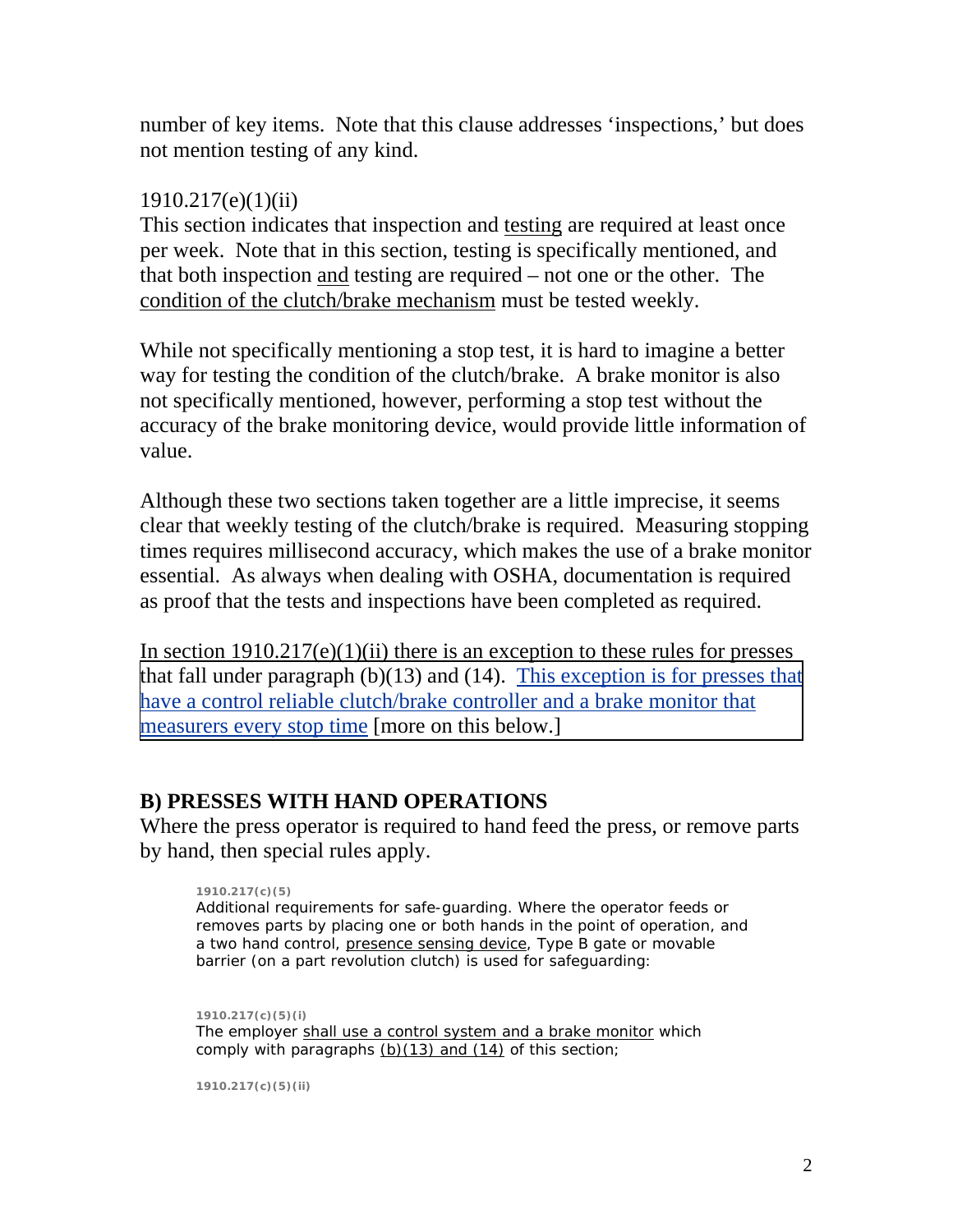The exception in paragraph (b)  $(7)(v)(d)$  of this section for two hand controls manufactured and installed before August 31, 1971 is not applicable under this paragraph (c)(5);

#### **1910.217(c)(5)(iii)**

The control of air clutch machines shall be designed to prevent a significant increase in the normal stopping time due to a failure within the operating valve mechanism, and to inhibit further operation if such failure does occur, where a part revolution clutch is employed. The exception in paragraph (b)(7)(xi) of this section for controls manufactured and installed before August 31, 1971, is not applicable under this paragraph  $(c)(5)$ .

If the operator hand feeds or removes materials, and if a light curtain, or other listed safety device, is used to protect the operator, then, according to 1910.217(c)(5)(i), you must comply with paragraph (b)(13) and (14). Paragraph (b)(13) addresses the control reliability of the press control, and paragraph (b)(14) deals with the brake monitor [covered below.]

Note that in  $1910.217(c)(5)(i)$  it says that the employer shall use ... a brake monitor. There is no option. A brake monitor is required. In the event the press has hand work, the press needs a control reliable clutch/brake control, and it needs a brake monitor

### **C) CHARACTERISTICS OF A BRAKE MONITOR**

Regulation section 1910.217(b)(14) describes the actual requirements of the brake monitor.

**1910.217(b)(14)** Brake system monitoring. When required by  $\frac{1}{2}$  paragraph  $(c)(5)$  of this section, the brake monitor shall meet the following requirements: *..1910.217(b)(14)(i)*

#### **1910.217(b)(14)(i)**

Be so constructed as to automatically prevent the activation of a successive stroke if the stopping time or braking distance deteriorates to a point where the safety distance being utilized does not meet the requirements set forth in paragraph  $(c)(3)(iii)(e)$  or  $(c)(3)(vii)(c)$  of this section. The brake monitor used with the Type B gate or movable barrier device shall be installed in a manner to detect slide top-stop overrun beyond the normal limit reasonably established by the employer.

#### **1910.217(b)(14)(ii)**

Be installed on a press such that it indicates when the performance of the braking system has deteriorated to the extent described in paragraph  $(b)(14)(i)$  of this section; and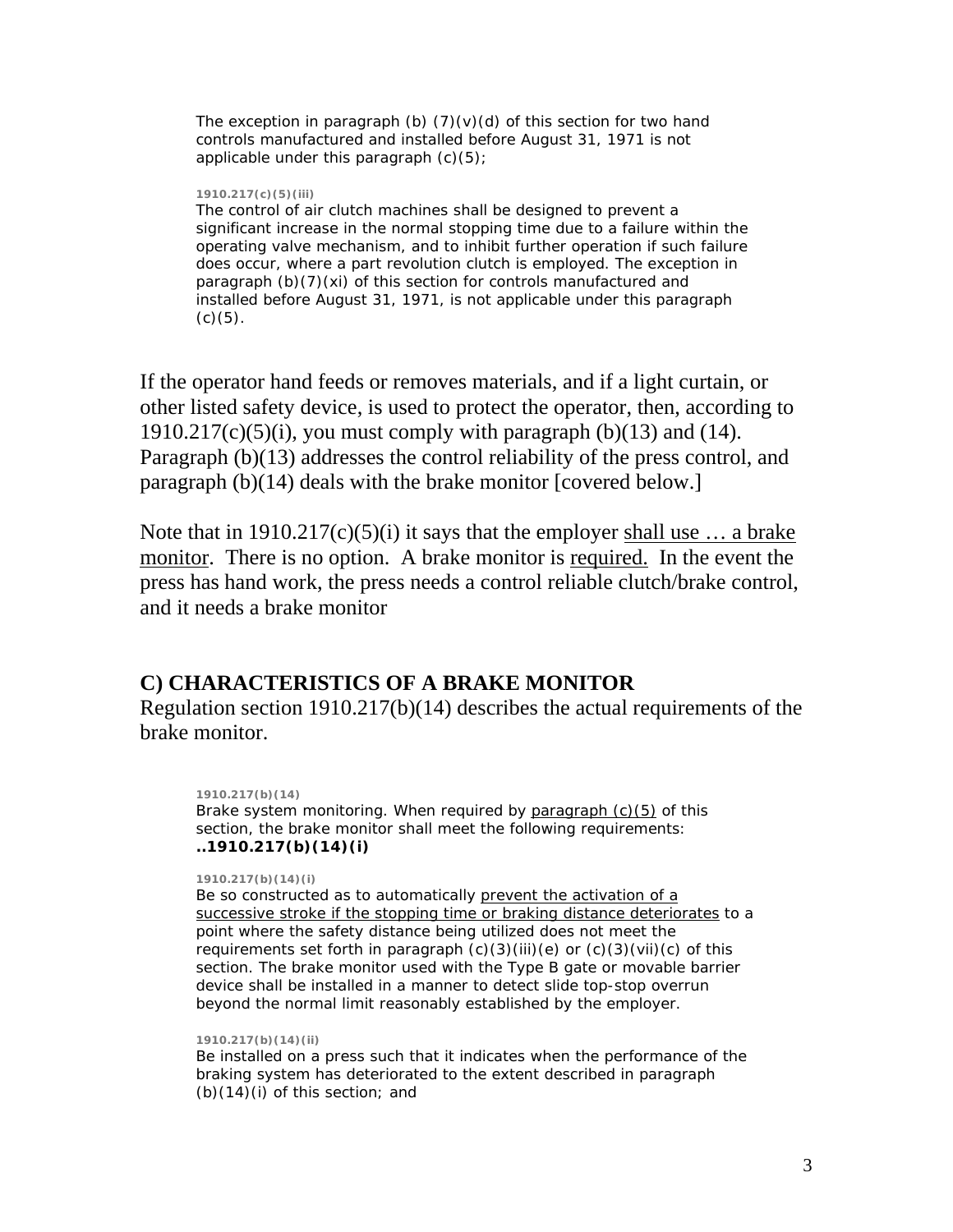**1910.217(b)(14)(iii)** Be constructed and installed in a manner to monitor brake system performance on each stroke.

The brake monitor must be designed to prevent a successive stroke of the press, in the event that the safe stopping time is exceeded. Note that in 1910.217(b)(14)(iii) it explicitly states that you must monitor brake system performance on each stroke. There seems to be no ambivalence in this wording. If you are feeding or removing material by hand, relying on a light curtain or other safety device for operator protection, then you must have a brake monitor checking the stopping time on each stroke of the press.

# **D) CALCULATING ALLOWABLE STOPPING TIME**

The allowable stopping time is not a fixed interval. The allowable stopping time must be calculated. The stopping time allowed depends on the safety distance. [The shorter the distance, the shorter the allowed stopping time, and visa versa - i.e. the farther the light curtain is from the hazardous area of the press, the greater the allowable stopping time.]

The relationship between stopping time and safety distance is set forth below.

```
1910.217(c)(3)(iii)(e) 
The safety distance (D(s)) from the sensing field to the point of operation
shall be greater than the distance determined by the following formula: 
D(s) = 63 inches/second X T(s)
where:
```
 $D(s)$  = minimum safety distance (inches); 63 inches/second = hand speed constant; and

 $T(s)$  = stopping time of the press measured at approximately 90 deg. position of crankshaft rotation (seconds).

Note that the stopping time for purposes of this calculation is measured at 90 degrees.

# **E) SUMMARY**

The above covers the relevant regulations relating to brake monitoring. Taken together, it indicates that a dedicated brake monitor is required on a